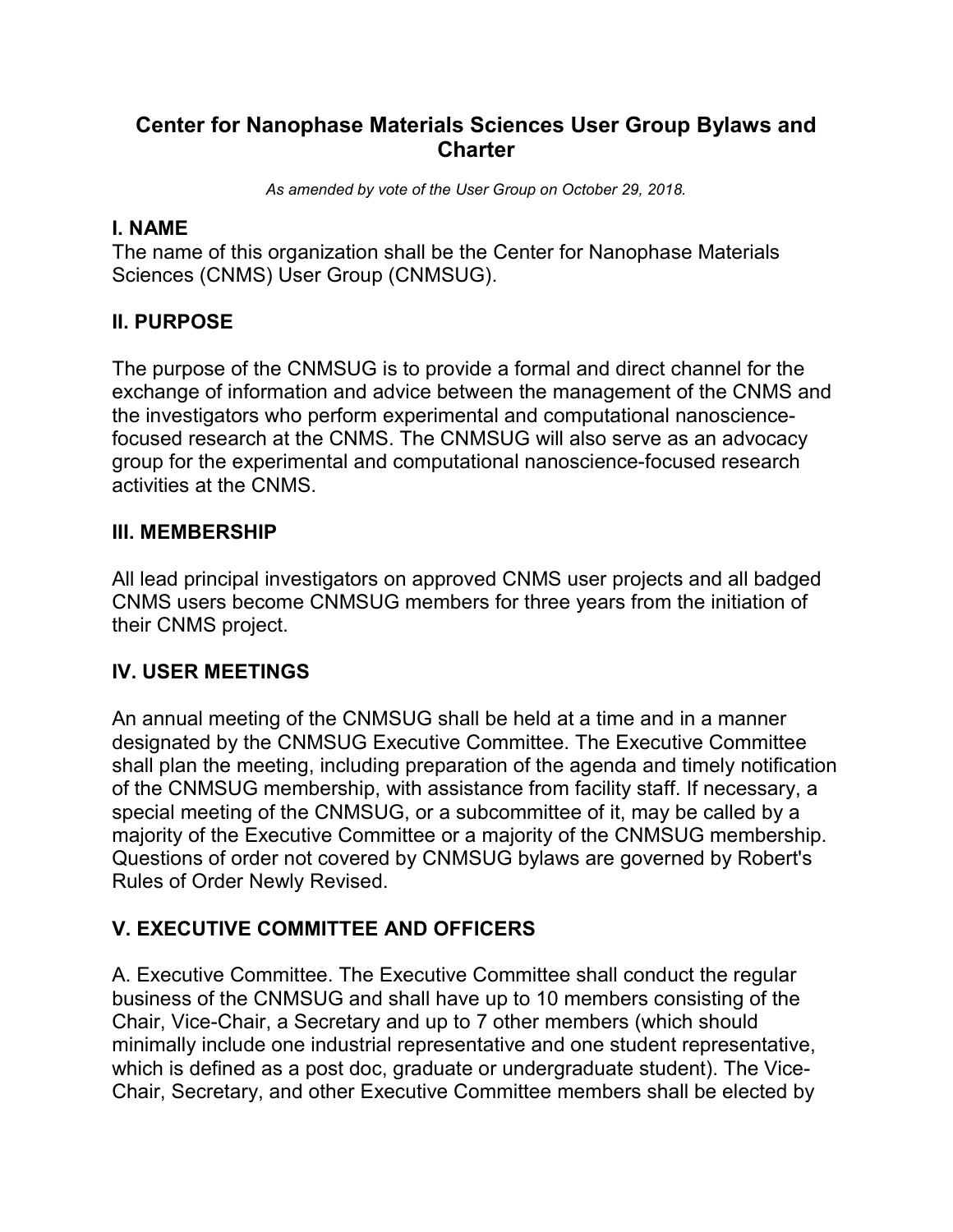the CNMSUG membership in an annual election. Other than the Vice-Chair, members of the Executive Committee will serve two-year terms, with half of the membership being elected each year. Terms for members shall begin on the January 1 following an election. Before seeking election to the Vice Chair position, a candidate must serve at least one year as a member of the Executive Committee.

The Executive Committee will issue a call for nominations at least 4 weeks before the CNMSUG annual meeting. Nominations for members of the Executive Committee can be made by a motion and a second at the CNMSUG annual meeting or in writing prior to the meeting with endorsement by two active CNMSUG members. Nominations submitted prior to the conclusion of the annual meeting shall be accepted by the Executive Committee, which shall prepare a slate of candidates for the election. The election process (distributing biographies of the candidates and ballots, tallying the votes, and reporting the results) shall be the responsibility of the Secretary of the Executive Committee, and shall be completed by December 1. An Administrative Assistant may be appointed by CNMS management to support these activities upon request from the Secretary. Election of members shall be by simple pluralities of votes cast, subject to the limitation that no more than three of the Executive Committee members can be ORNL employees or hold a joint faculty appointment within CNMS. In the event of a tie in the number of votes the full UEC membership shall vote among the tied candidates to determine who will serve on the committee. This vote will take place within one week of the close of the election.

In preparing the slate of candidates for the election, the Executive Committee shall attempt to provide appropriate representation on the Executive Committee of the principal activities at the CNMS. In addition, the Executive Committee shall strive to have scientific and institutional diversity reflected in the slate of candidates. To be eligible for election to the Executive Committee, each candidate must be in a position to be a member of CNMSUG at the start of the upcoming term of office. Executive Committee members are eligible for nomination. In the event that an Executive Committee member resigns or is unable to complete their term the Past Chair shall agree to fill that vacancy for the remainder of the term.

Special *ad hoc* committees shall be formed as appropriate, consisting of members of the CNMSUG, to deal with special needs of the CNMS, and any important user issues, as identified by the Executive Committee.

B. Officers. The officers of the Executive Committee shall be a Chair, a Vice-Chair, and a Secretary. The terms of the Secretary and At-Large members shall be two years. At the conclusion of the term of the Chair, the Vice-Chair